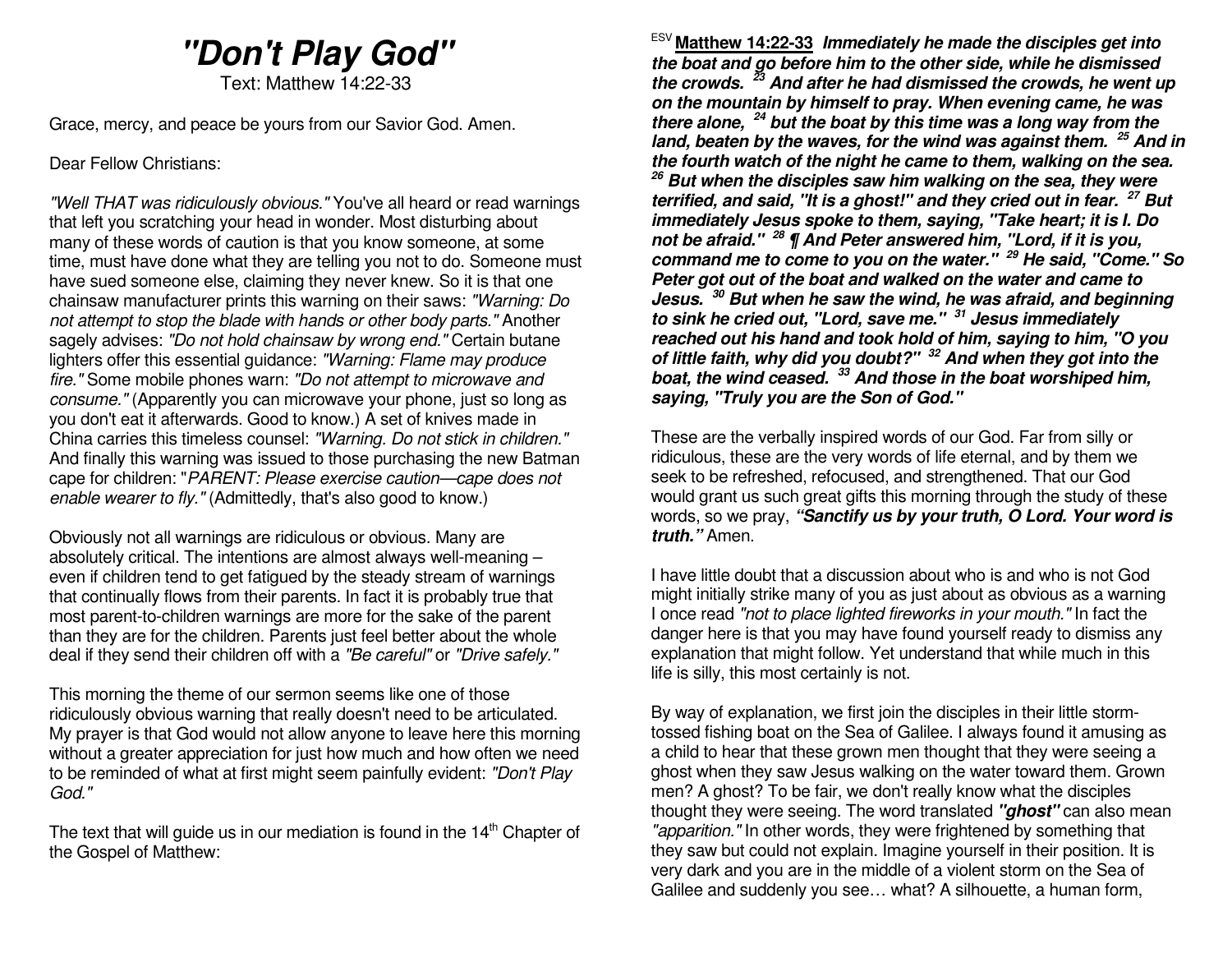something moving across the water toward your imperiled boat. I'm pretty sure that you and I would also have found that more than just a little disconcerting.

But don't focus on that that just yet. Ask yourself what, exactly, do you suppose had been occupying the thoughts of the disciples just before Jesus arrived. One would assume prayers for deliverance would certainly be playing a key role. I can't imagine that these men of God would not turn to God in such an hour of obvious need. How could they not have been thinking specifically about Jesus at a time like that – the same Jesus who had only hours before offered a demonstration of his power by his miraculous feeding of the five thousand? My guess is that they were, one and all, yearning for the comforting, powerful presence of their Lord. And yet they are shocked and terrified when Jesus actually arrives on the scene – albeit in rather unconventional fashion.

This leads us to the first question raised by our text: What are human beings actually asking for when we pray for deliverance from our God in the hour of peril or extreme need? Are we really asking for God's help, or are we just making ourselves feel a bit better about our own chances – our own abilities to weather the storm (so to speak) by invoking the Lord? Interesting question. Telling question. Especially if we ever find ourselves surprised by God's divine rescue. I have heard more than one person express both joy and surprise that *"My prayers actually worked!"* 

I am not God. You are not God. Yet more times than we care to admit we find that we trust more in ourselves for solutions than we trust in God's divine rescue. Maybe the warning "Don't Play God" isn't so silly after all.

The next striking aspect of our text is, of course, the fact that Peter had such trust in his Lord that he too was able to walk on water. You and I really cannot comprehend such a thing, such faith and trust. Note that Peter would not attempt such a thing unless and until he was told by his Savior to do so. This is evidence of Peter's absolute trust in his Lord. The clear message is that Peter fully believed that the command of his Lord carried with it the power to carry out that command.

So what went wrong with Peter? How or why did he fail? We know that he began to sink when he looked around and saw the power and danger of the raging storm, but what was the real source of his doubt? It was in himself, wasn't it? It doesn't appear that he doubted his Lord. He began to doubt his own abilities. We have evidence that this was the case given the fact that, when sinking, Peter called out to his Lord for rescue:

**"Lord, save me!"** It was the perfect thing to do, wasn't it? Hard to argue that it wasn't, given the fact that it worked. The power was God's, not Peter's. Peter acknowledged as much by calling upon his Lord for help and rescue. You know the final result: **"Immediately Jesus reached out His hand and took hold of him."**

We should give Peter high marks in all of this. Not only did his faith allow him to do something that I consider well beyond anything I could ever do, he also demonstrated a perfect trust in his Lord as the only reliable source of rescue when everything was going wrong.

Yet Jesus didn't exactly give him high marks, did he? In fact he called him a "Little Faith." Where does that leave you and me? Again, I could never imagine myself having the strength of faith to walk on water, yet Peter did. And still Jesus labeled his faith as small, and chastised him for doubting. Makes me wonder just what Jesus would say to me, today, here and now. If Peter was a "Little Faith," what does that make me? I suspect everyone here would find themselves in the same boat.

What all of this teaches us, once again, is how great is the gap between us and our God – and therefore just how foolish for any human being to "play God." It teaches us not only how far we are from the faith-filled Christian that we are supposed to be, but just how far above and beyond us is our Savior-God. Jesus never doubted, never lost faith or confidence, *never* slipped up or fell. It makes us appreciate all the more just how incredibly difficult our rescue really was. Time after time the mountainous waves of despair rose up to threaten Jesus, but he never wavered. How many times did the dread of what lay ahead seek to intimidate Jesus into apprehension or hopelessness or compromise? Yet not once did he allow it to overwhelm him. Never once did his faith or trust waver.

Had he done so, you and I would have been lost eternally. Had he slipped up just once, all would have been condemned. The sum total of all of the cunning and fury of hell charged maniacally again and again and again into this man, only to be defeated every single time. It was that perfect, flawless record that Jesus offered to God the Father as the only adequate payment for our sins. God the Father accepted it for one reason and one reason only: it was absolutely perfect in every way. No flaws, no slips, no deficiencies. Perfection was the only thing that could earn our pardon.

This represents the greatest reason we need to be reminded not to play God: we could never have paid the bill. We could never produce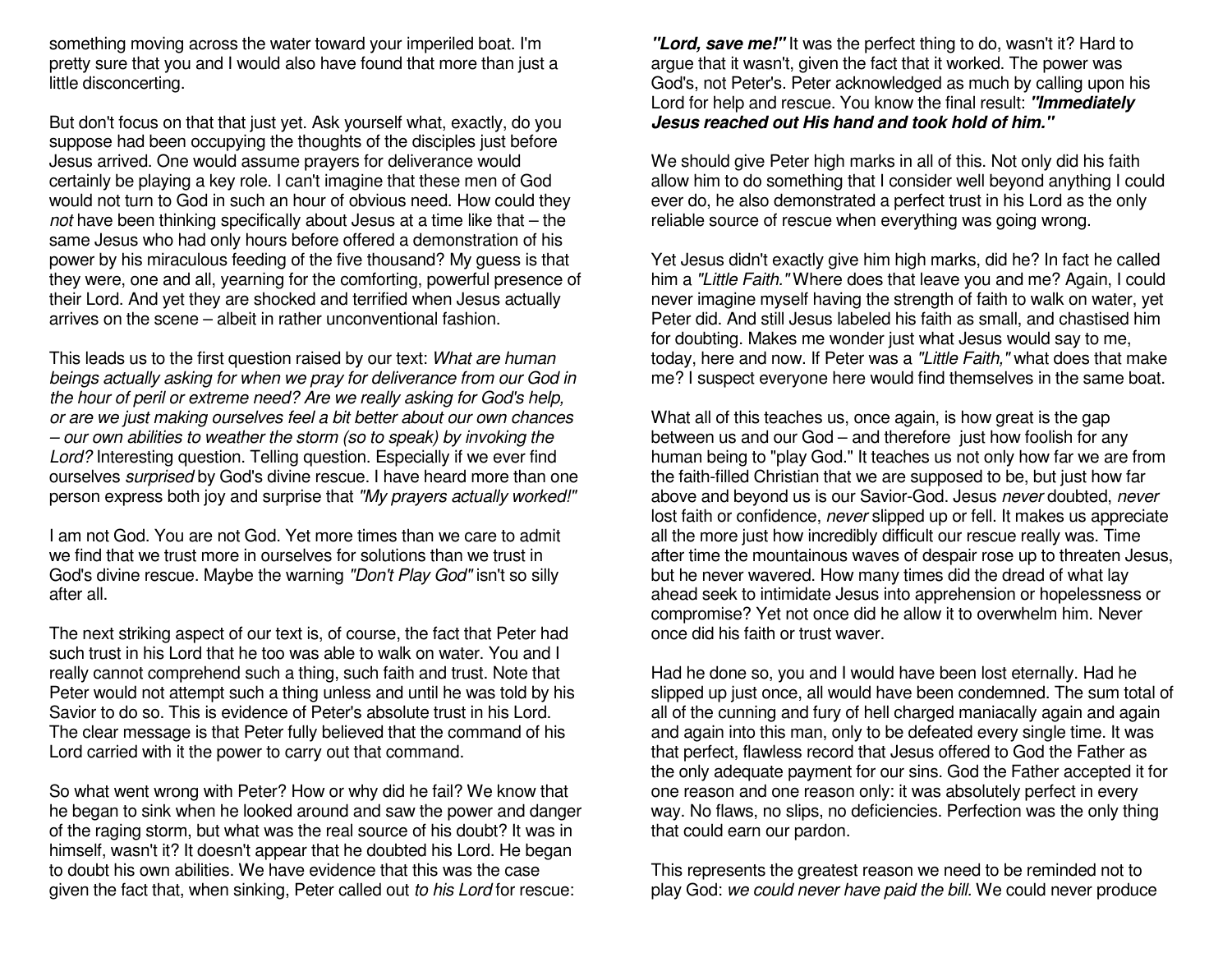anything perfect enough to offer to a holy and just God. Sinners have no such currency, no such bargaining power. We know that we are not God if for no other reason than that it took God to produce what I could not – the payment great enough to pay for  $my \sin$  and thereby save me.

There remain, however, countless areas of life where we also need to be reminded not only to not play God, but to let God be God. When we not only "play God" in the sense of imagining that we have more power and ability than we do, but when we "play God" in the sense of trying to manipulate or bargain with him ("I will do that, Lord, if you will do this.") When you lie awake into the wee hours of the night, filled with anxiety about one thing or another, remind yourself who is and who is not God. When you are fretting about the safe return of your beloved children after a night out with friends, be reminded that you are not God. You cannot preserve your loved ones by worry and anxiety, but God can. And more than that, God does. Carry the matter to God and let him be who and what he is. When financial needs seem overwhelming, who then is God in your life? Do you trust God and his promise to supply what you need when you seek first his kingdom, or do you, by default, take such challenges upon your own highly incapable shoulders? Marriage and other relationship issues? Child rearing? Business challenges? Who do you really turn to for such needs?

And those are just secular things. What about your struggles against those sins that seem to be so frustratingly successful in your life? Are you yourself the god from whom you seek strength to overcome them, or do you reach out like Peter and cry, simply, **"Lord, save me!"**

As a nation, we have a strong history of hard work and self-sufficiency. Surely God expects us to work hard and to enjoy the labors of our own hands. Yet the temptation is always there to forget who really provides all that we have, who it is that maintains our health, who protects and defends us every moment of our lives until he decides to call us home, and who it is that has rescued us from the unspeakably terrible misery of hell.

What a tremendous comfort this is intended to be. How foolish not to take full advantage of this truth. Not only *can't* you take responsibility for those things that God alone controls, God makes it clear that he is wellpleased when his children take his advice to **"be still, and know that heis God."** When the storm clouds of your life gather and threaten – as they surely will in a world as sinful and perverse as ours – then look up and recognize the powerful, capable, glorious presence of your God. Hear him speak to you as he did to the disciples in our text: **"Take** 

**heart; it is I. Do not be afraid."** Learn in every way to let God be God, in absolutely every aspect of your life. Amen.

## **Scripture Readings**

ESV **Job 38:4-18** "Where were you when I laid the foundation of the earth? Tell me, if you have understanding. <sup>5</sup> Who determined its measurements-surely you know! Or who stretched the line upon it? <sup>6</sup> On what were its bases sunk, or who laid its cornerstone,  $\frac{7}{1}$  when the morning stars sang together and all the sons of God shouted for joy?  $^8$  "Or who shut in the together and all the sons of God shouted for joy? <sup>8</sup> "Or who shut in the<br>sea with doors when it burst out from the womb, <sup>9</sup> when I made clouds its<br>garment and thick darkness its swaddling band, <sup>10</sup> and prescribed limits for it and set bars and doors,  $11$  and said, 'Thus far shall you come, and no farther, and here shall your proud waves be stayed'?  $12$  "Have you commanded the morning since your days began, and caused the dawn to know its place,  $13$  that it might take hold of the skirts of the earth, and the wicked be shaken out of it?  $14$  It is changed like clay under the seal, and its features stand out like a garment. <sup>15</sup> From the wicked their light is withheld, and their uplifted arm is broken. <sup>16</sup> "Have you entered into the springs of the sea, or walked in the recesses of the deep? <sup>17</sup> Have the gates of death been revealed to you, or have you seen the gates of deep darkness? <sup>18</sup> Have you comprehended the expanse of the earth? Declare, if you know all this.

 ESV **Romans 10:5-13** For Moses writes about the righteousness that is based on the law, that the person who does the commandments shall live by them. <sup>6</sup> But the righteousness based on faith says, "Do not say in your heart, 'Who will ascend into heaven?'" (that is, to bring Christ down)  $7$  or "'Who will descend into the abyss?'" (that is, to bring Christ up from the dead). <sup>8</sup> But what does it say? "The word is near you, in your mouth and in your heart" (that is, the word of faith that we proclaim);  $\frac{9}{5}$  because, if you confess with your mouth that Jesus is Lord and believe in your heart that God raised him from the dead, you will be saved.  $10$  For with the heart one believes and is justified, and with the mouth one confesses and is saved.<br><sup>11</sup> For the Scripture says, "Everyone who believes in him will not be put to shame." <sup>12</sup> For there is no distinction between Jew and Greek; for the same Lord is Lord of all, bestowing his riches on all who call on him. <sup>13</sup> For "everyone who calls on the name of the Lord will be saved."